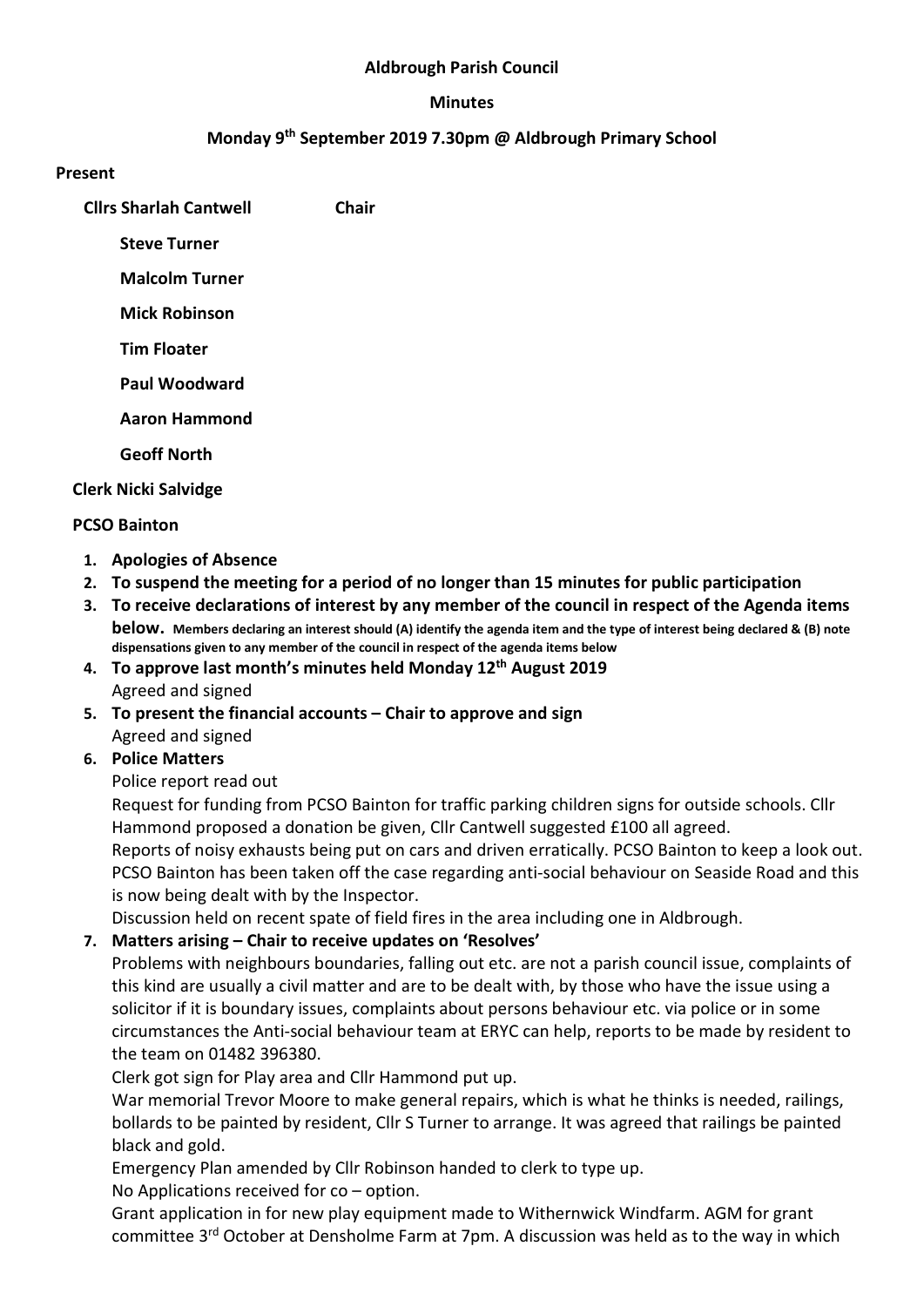applications are dealt with, it was agreed that anyone applying for the larger fund is finding it very difficult and that to encourage larger projects it must be simplified. Parish Council all agreed that it was happy how it is currently handled with 3 meetings per year, using representatives from Parish Councils, chosen by parish councillors.

Leaflet printed ready to be delivered. Charity shop part funded. Thanks given to clerk and Charity Shop

An investigation being launched by planning into Springdale site, clerk yet to receive a report back. Elm tree not seen as a health and safety risk

Clerk reported drain and has reported again today with photo evidence, preliminary repairs have been carried out with full repair to be done in near future

New bench ordered to be paid for by charity shop, thanks offered to Martin and Beryl Senior for their support.

# 8.20pm Meeting stopped to allow member of the public to speak

Resident came to update Parish Council on events regarding her issue with a right of way and reported another month of stress, due to lack of help from the Parish Council, on the health and wellbeing of residents. The Police have spoken to the resident and explained the situation and that it is a civil matter and the enforcement officer from ERYC has visited unofficially telling the neighbour of the breach, however the resident still sees it as their right to have the Parish council write a letter to the neighbour explaining that they have blocked an access. Cllr Hammond explained that it was not possible for the Council to get involved in civil matters. Cllr North said that he had already explained that a solicitor was the only way to resolve the matter. The resident went on to further accuse the Parish Council of not caring about their rights should there be a fire in the property and the lack of rear access could cost lives.

Cllr Cantwell went onto explain that the Parish Council has no legal standing and that it would be wrong for them to get involved in any legal battle. She went to apologise that the resident felt un supported, despite the clerk printing off information at the previous meeting, to which they stated they had not received despite many witnessing this, clerk to send out the information again by recorded delivery.

Again, Cllr Cantwell apologised that the parish council could not help further in the matter, the response received was that the Parish Council do not have the best interests of villager's health and safety.

# 8.50pm meeting restarted

# 8. Planning Applications

19/012499/TPO Stamford House Tree Pruning – to request further information 19/02981/PLF 25 Hornsea Road – no objections Appraisal of land bids – copies to be sent out for full feedback

# 9. Correspondence

# 10. Any Other Business

Hedges on outside of cemetery to be cut by Cllr North and James Witty. Alan Tharratt to be asked to help with ditch as a day job.

Some trees planted by James Witty last year a couple need to be replaced.

Hedge on Queensmead needs cutting back Cllr M Turner to ask owner.

Cllr Robinson requested a public footpath map.

Reports that a pond with newts has been filled in. on the west side of Hornsea Road on land currently for sale. Checks to be made.

Hedge on Seaside Road needs cutting Clerk to write to owners.

High Street sign still missing clerk to chase.

Cllr North questioned date of Christmas event, Cllr S Turner to provide tree.

Hedge Nottingham Road/Wentworth needs cutting.

Cllr Robinson handed over a report on bins and salt bins.